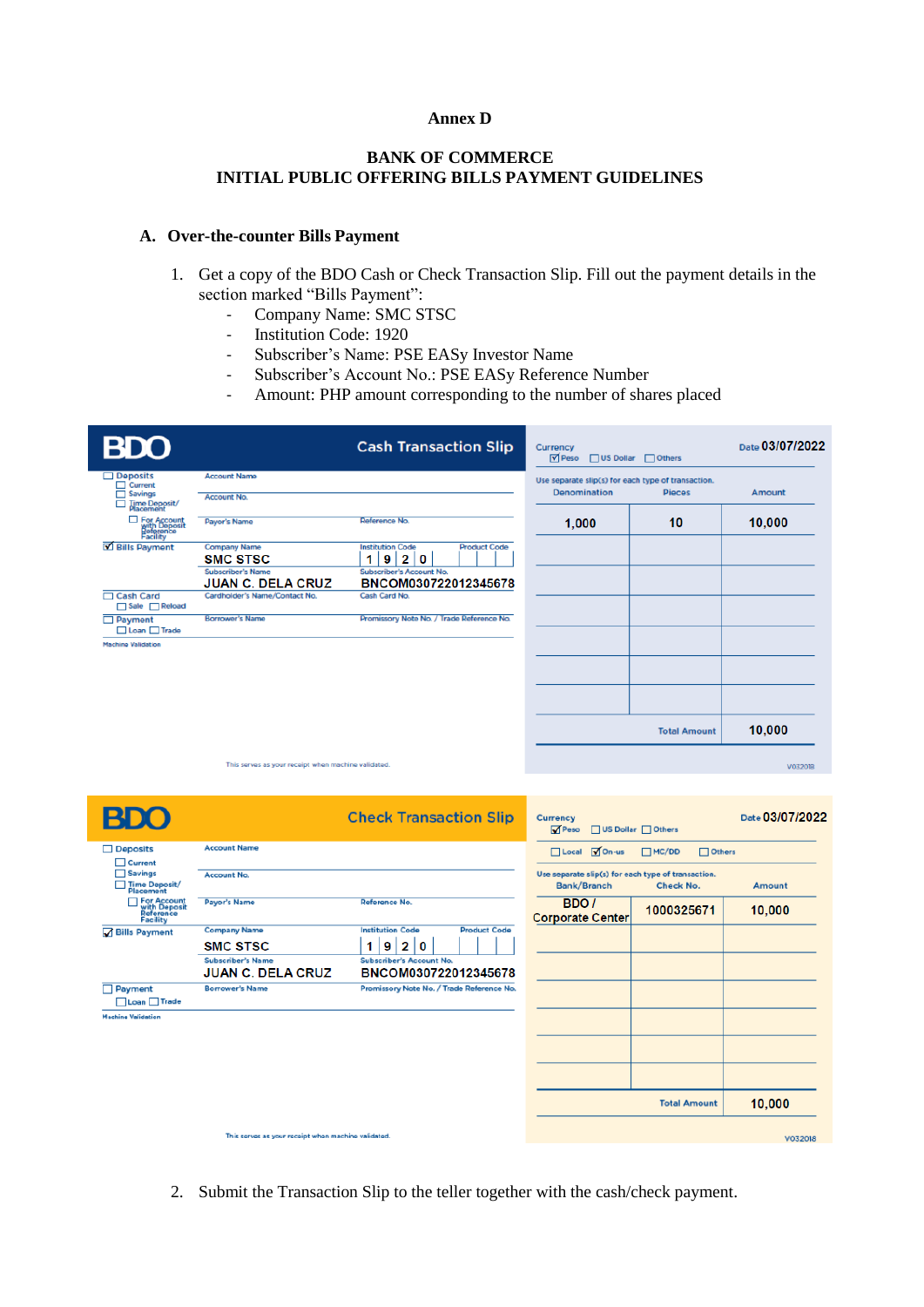# *Important: Ensure that the Subscriber's account number in your machine validated Cash/Check Transaction Slip is the same Reference Number generated by PSE EASy for your subscription.*

*If the Subscriber's Account number on the machine validated Cash/Check Transaction Slip does not tally with the Reference Number of your subscription, this may result to the rejection of your subscription of the Offer.*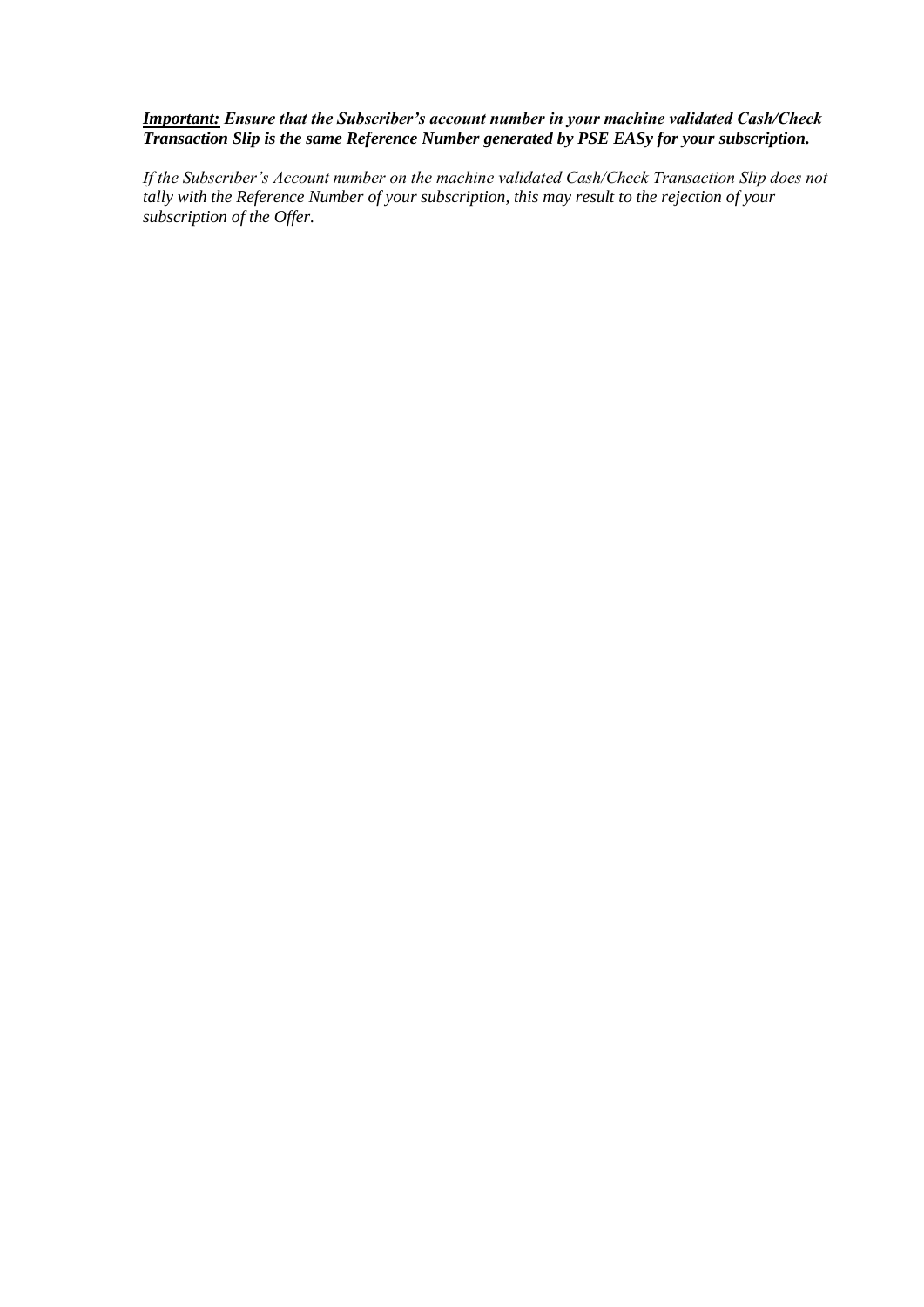### **B. Digital Banking Bills Payment**

### **Online Banking**

1. Log in to your BDO Online Banking account at [https://online.bdo.com.ph](https://online.bdo.com.ph/)



2. Go to Pay Bills and Reload > Bills Payment > Pay Bills

| <b>NAVIGATE</b>             |   | My Accounts » My Accounts                                                                      |  |
|-----------------------------|---|------------------------------------------------------------------------------------------------|--|
| <b>My Accounts</b>          | > | Welcome.                                                                                       |  |
| <b>Send Money</b>           | ⋟ | Your last login was September 21, 2018, 15:47:21 GMT ·<br>You have 0 invalid login attempt(s). |  |
| <b>Pay Bills and Reload</b> | , | $\ll$ BACK<br><b>Bills Payment</b>                                                             |  |
| <b>Enrollment</b>           |   | <b>View Bill Rack</b>                                                                          |  |
| <b>More Services</b>        |   | <b>Pay Bills</b>                                                                               |  |
| <b>Profile Settings</b>     | > | <b>Edit/Cancel Payment</b>                                                                     |  |
| <b>My Ouick Links</b>       |   | <b>View Payment Status</b>                                                                     |  |

- 3. Fill out the payment details:
	- Pay from: Choose the BDO account that you will pay from
	- Pay this Company/Biller: SMC STSC
	- Amount: PHP amount corresponding to the number of shares placed
	- Subscriber Name: PSE EASy Investor Name
	- Subscriber Number: PSE EASy Reference Number